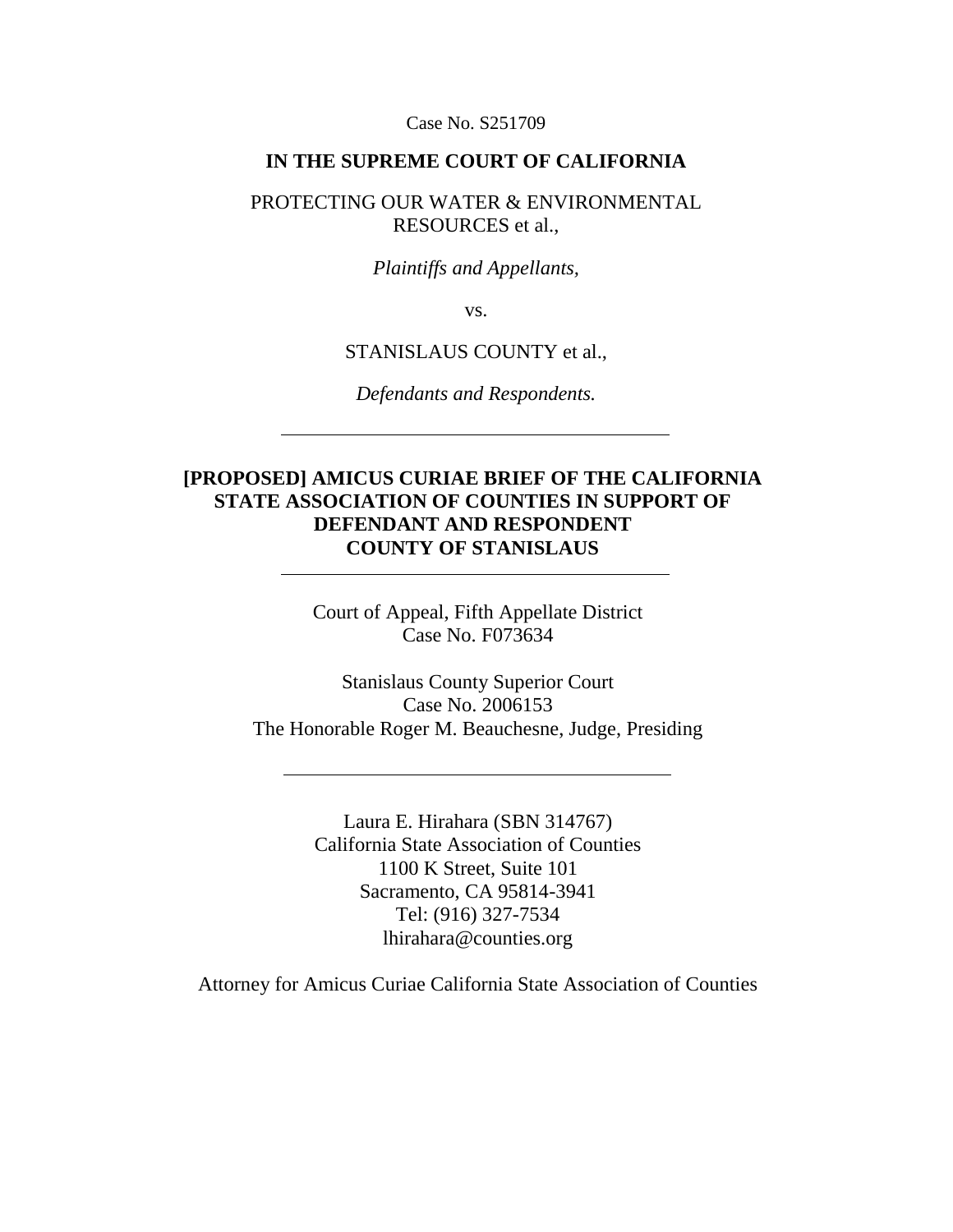| <b>TABLE OF CONTENTS</b>                                                                                                                                                                                                |  |  |
|-------------------------------------------------------------------------------------------------------------------------------------------------------------------------------------------------------------------------|--|--|
|                                                                                                                                                                                                                         |  |  |
|                                                                                                                                                                                                                         |  |  |
|                                                                                                                                                                                                                         |  |  |
| A. Concluding that discretion was exercised under the Ordinance here<br>could have significant practical consequences for public agencies                                                                               |  |  |
| 1. Stanislaus County's Ordinance closely resembles many other county                                                                                                                                                    |  |  |
| B. The Court of Appeal's decision requires wasteful environmental<br>review and represents a fundamental reorientation of land use regulation                                                                           |  |  |
| 1. Counties engage in environmental review at various stages of<br>discretionary decision-making, including general plan amendments,<br>2. CEQA is not the only tool available for addressing concerns about            |  |  |
| C. The "functional test" is the well-established, workable legal standard                                                                                                                                               |  |  |
| for determining whether a local agency's approval is discretionary, and<br>the County's existing Ordinance must be the basis of this inquiry. 7<br>D. Stanislaus County's determination that a well construction permit |  |  |
|                                                                                                                                                                                                                         |  |  |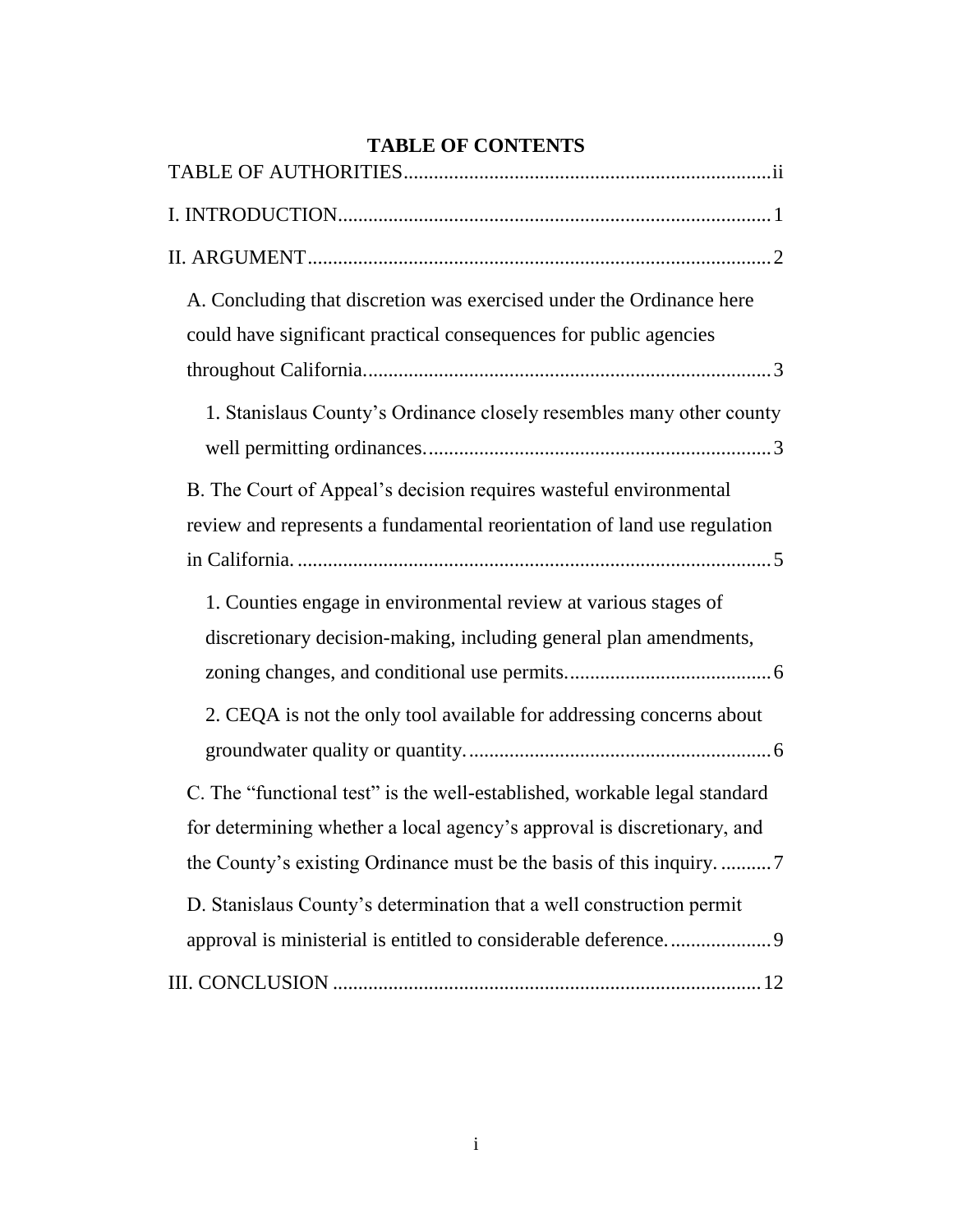# **TABLE OF AUTHORITIES**

## <span id="page-2-0"></span>**Cases**

| Berkeley Hillside Preservation v. City of Berkeley                           |
|------------------------------------------------------------------------------|
|                                                                              |
| Friends of Westwood, Inc. v. City of Los Angeles                             |
|                                                                              |
|                                                                              |
| Laurel Heights Improvement Ass 'n v. Regents of Univ. of California          |
|                                                                              |
| <i>Mountain Lion Found. v. Fish &amp; Game Comm'n</i> (1997) 16 Cal.4th 1055 |
| Sierra Club v. County of Sonoma (2017) 11 Cal. App. 5th 11 10, 11            |
| Sierra Club v. Napa County Bd. of Supervisors                                |
|                                                                              |
| Yamaha Corp. of America v. State Bd. of Equalization                         |
|                                                                              |

# **Other Authorities**

# **Regulations**

# **Constitutional Provisions**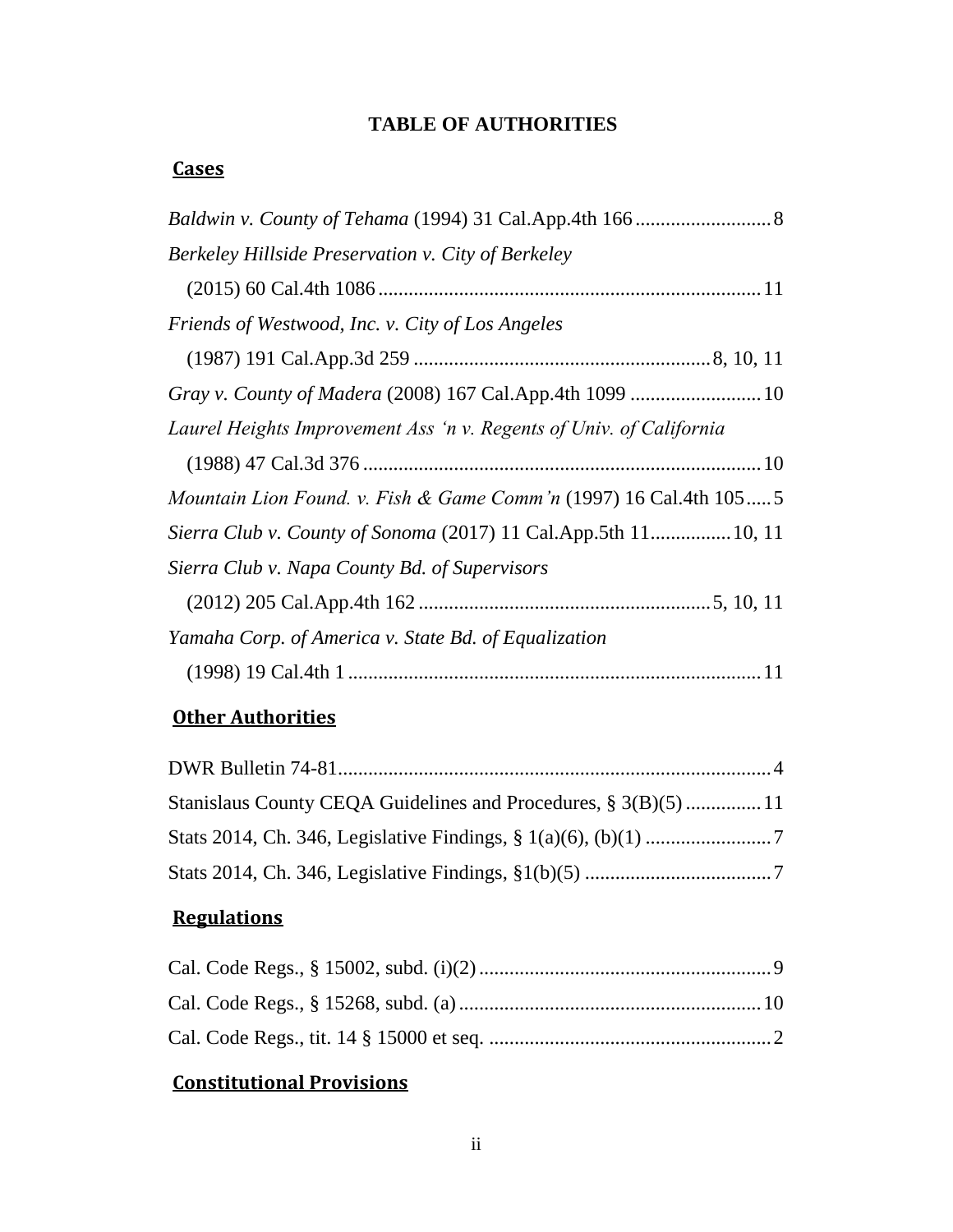|--|--|--|--|--|--|--|--|

# **State Statutes**

## **Ordinances**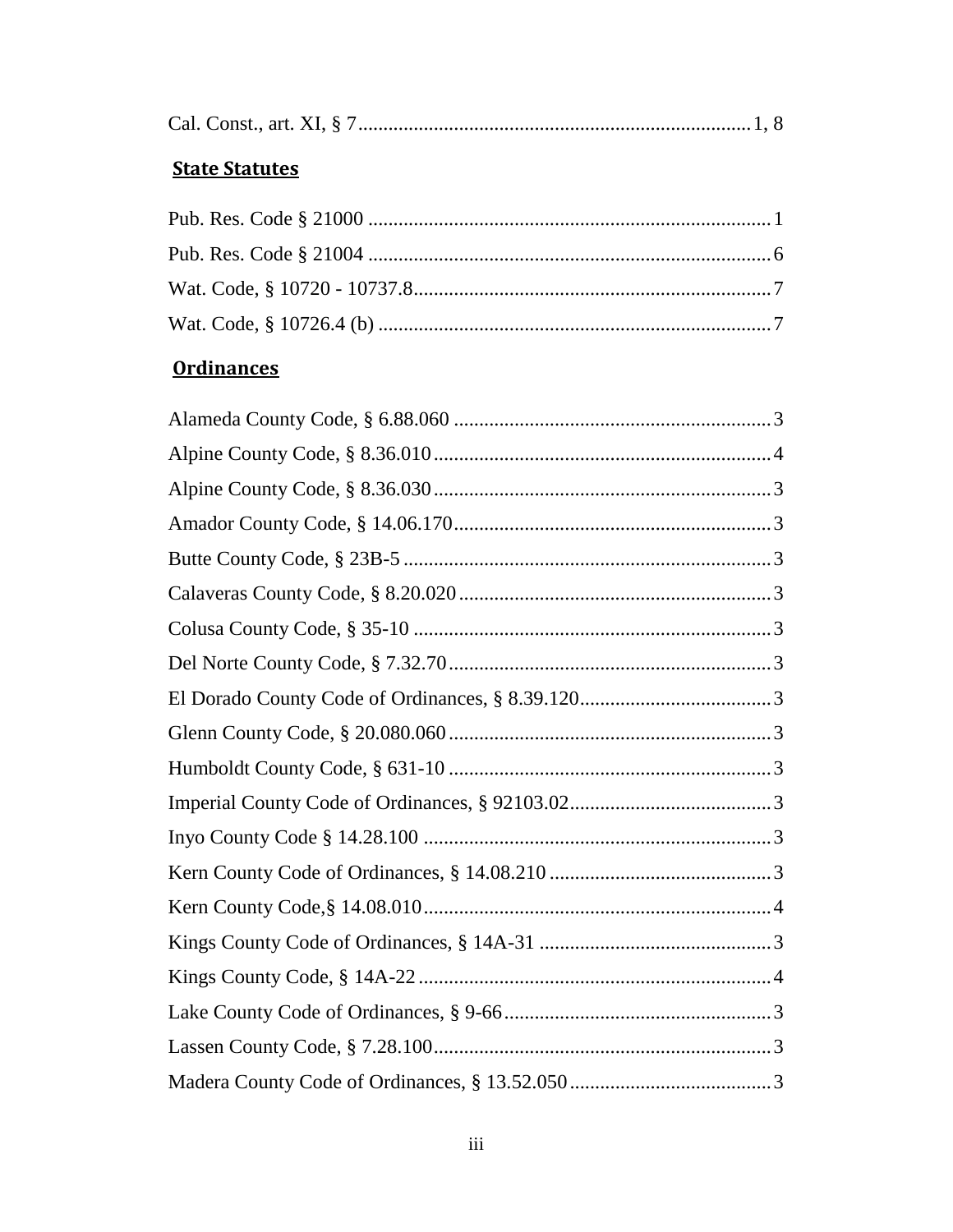| San Diego County Code of Regulatory Ordinances, § 67.4213 |
|-----------------------------------------------------------|
|                                                           |
|                                                           |
|                                                           |
|                                                           |
|                                                           |
|                                                           |
|                                                           |
|                                                           |
|                                                           |
|                                                           |
|                                                           |
|                                                           |
|                                                           |
|                                                           |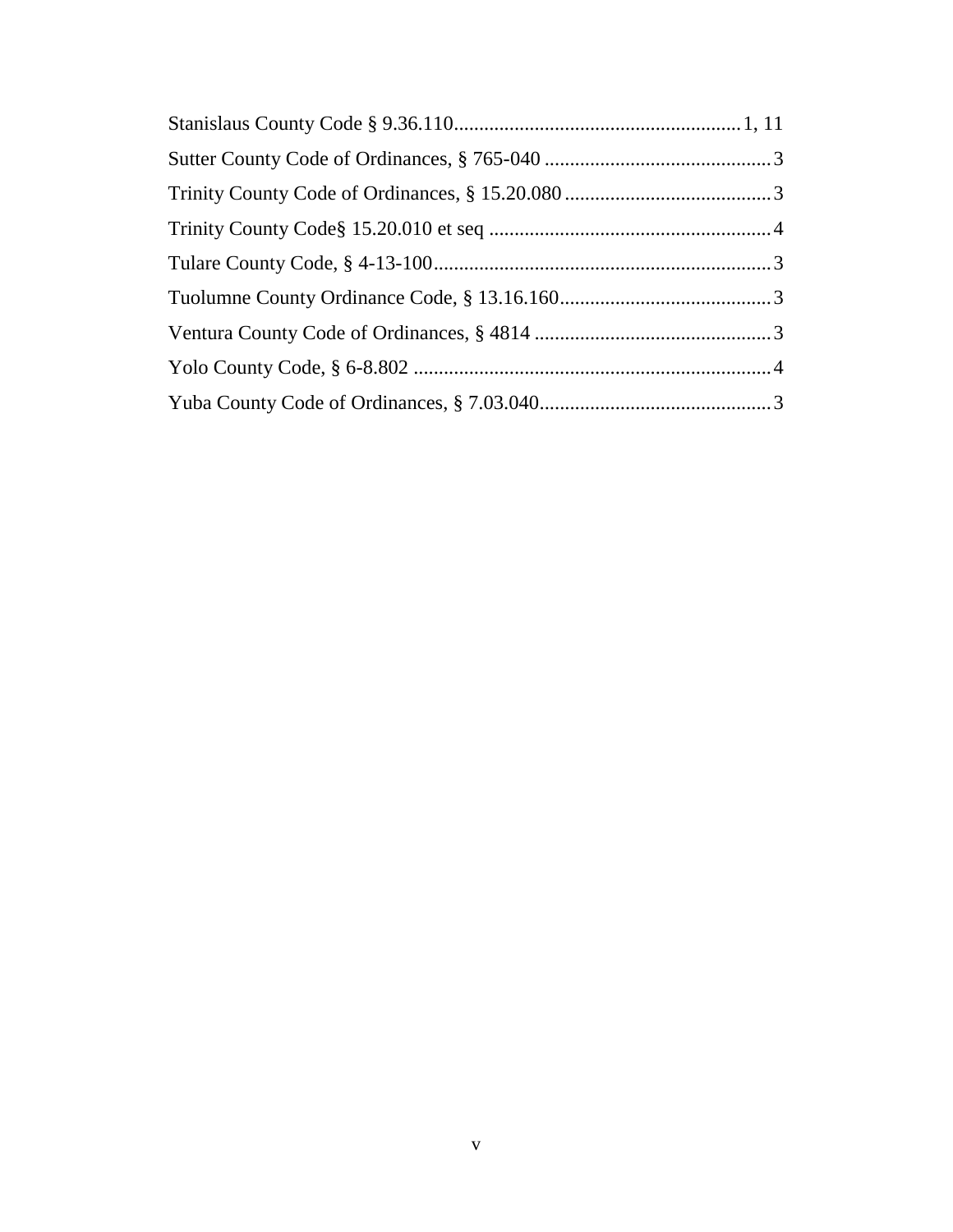#### <span id="page-6-0"></span>**I. INTRODUCTION**

For decades, the majority of California's counties have treated groundwater well construction permits as ministerial approvals exempt from review under the California Environmental Quality Act (CEQA) (Pub. Res. Code, § 21000 et seq.). The Second District Court of Appeal affirmed this long-standing practice when it recognized that an ordinance similar to the one before the Court in this case authorizing well permits, also based on the Department of Water Resources (DWR) guidelines, does not allow the issuing authority to condition or deny well permit approvals to meaningfully mitigate or avoid the environmental impacts that CEQA review could reveal. (*California Water Impact Network v. County of San Luis Obispo* (2018) 25 Cal.App.5th 666 (*CalWIN*).) This "functional" test for whether a local agency's approval is discretionary, and therefore subject to CEQA, is well-established law.

In employing the functional test, this Court must focus on the scope of the County's Department of Environmental Resources (DER) authority under Stanislaus County Code § 9.36.110 (the Ordinance). The California Constitution vests California cities and counties with the authority to implement an array of options for regulating the construction of groundwater wells, or even the extraction or use of groundwater. (Cal. Const., art. XI, § 7.) Local agencies may adopt legislation creating a discretionary well permitting scheme, but they are not required to do so. And local permitting departments cannot circumvent the statutory limitations on their authority established by local well ordinances.

In this case, the Ordinance limits DER to ensuring that well construction complies with detailed technical standards, mostly adopted from the DWR guidelines, and therefore does not satisfy CEQA's functional test for discretion. Environmental review of these permit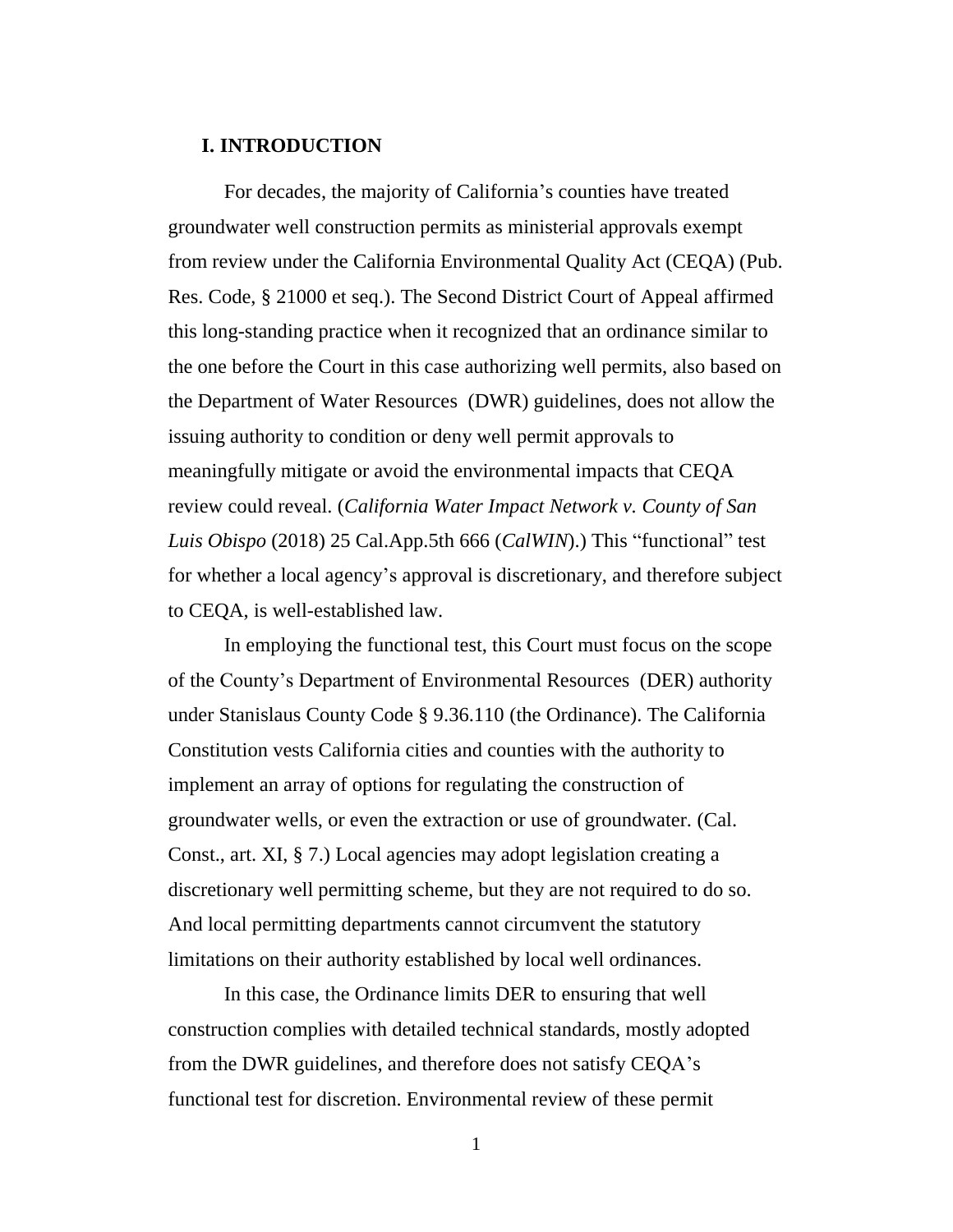approvals would require the County to obtain and analyze substantial amounts of information at considerable cost both to the County and to new well applicants. But these investigations would serve no purpose where DER lacks the authority to meaningfully mitigate or avoid the environmental impacts that CEQA review could reveal.

Courts have repeatedly confirmed what the state CEQA Guidelines also recognize: local public agencies are best positioned to determine what is ministerial based upon an analysis of their own laws. (Cal. Code Regs., tit. 14 § 15000 et seq.) This Court should give considerable deference to the County's interpretation of its own Ordinance, an approach that provides certainty and predictability to local agencies.

All California counties, and many cities, administer well-permitting programs. The majority of the state's counties do so under local legislation that closely resembles the County ordinance at issue here. A decision for Plaintiffs could have significant practical consequences for these local agencies.

The California State Association of Counties therefore urges this Court to reverse the Fifth District's ruling and uphold Stanislaus County's practice of treating well construction permits as ministerial approvals.

<span id="page-7-0"></span>/// /// /// /// /// /// /// ///

2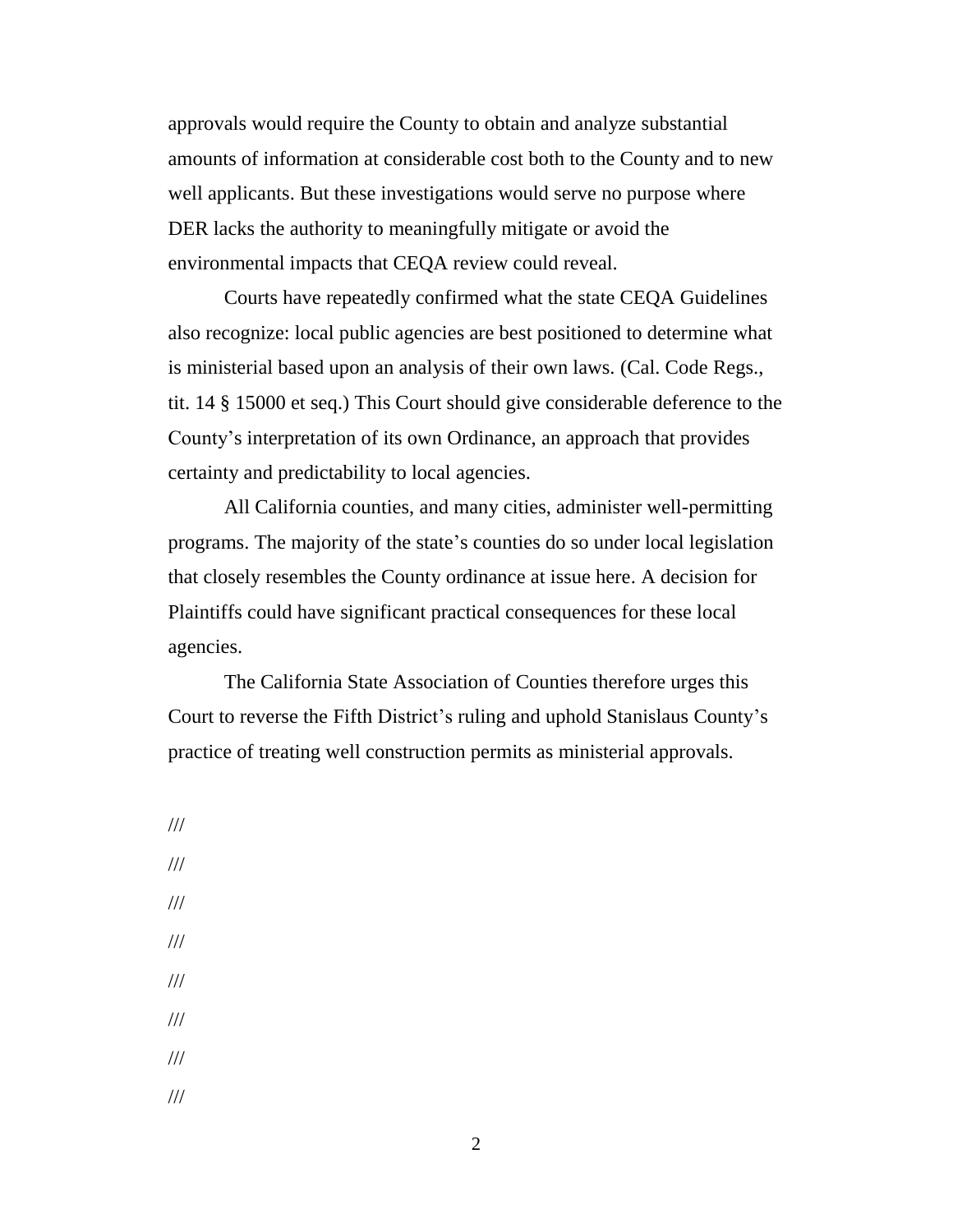### <span id="page-8-0"></span>**II. ARGUMENT**

 $\overline{a}$ 

<span id="page-8-1"></span>**A. Concluding that discretion was exercised under the Ordinance here could have significant practical consequences for public agencies throughout California.** 

### **1. Stanislaus County's Ordinance closely resembles many other county well permitting ordinances.**

The vast majority of California's counties<sup>1</sup> administer well permitting programs under local ordinances that closely resemble the County ordinance at issue here. These ordinances limit the authority of

<sup>1</sup> Alameda County Code, § 6.88.060; Alpine County Code, § 8.36.030; Amador County Code, § 14.06.170; Butte County Code, § 23B-5; Calaveras County Code, § 8.20.020; Colusa County Code, § 35-10; Del Norte County Code, § 7.32.70; El Dorado County Code of Ordinances, § 8.39.120; Glenn County Code, § 20.080.060; Humboldt County Code, § 631-10; Imperial County Code of Ordinances, § 92103.02; Inyo County Code § 14.28.100; Kern County Code of Ordinances, § 14.08.210; Kings County Code of Ordinances, § 14A-31; Lake County Code of Ordinances, § 9-66; Lassen County Code, § 7.28.100; Madera County Code of Ordinances, § 13.52.050; Mariposa County Code § 13.16.030; Merced County Code, § 9.28.060; Modoc County Code of Ordinances, § 13.12.030; Mono County Code of Ordinances, § 7.36.070; Monterey County Code of Ordinances, § 15.08.110; Nevada County Code, § L-X 2.12; Orange County Code of Ordinances, § 4-5-30; Placer County Code, § 13.08.100; Plumas County Code of Ordinances, § 6-8.05; Riverside County Code of Ordinances, § 13.20.100; Sacramento County Code, § 6.28.040; San Benito County Code of Ordinances, § 15.05.095; San Bernardino County Code of Ordinances, § 33.0633; San Diego County Code of Regulatory Ordinances, § 67.421; San Francisco Health Code, § 806; San Luis Obispo County Code, § 8.40.060; Santa Barbara County Code of Ordinances, § 34A-12; Santa Cruz County Code, § 7.70.090; Shasta County Code of Ordinances, § 8.56.070; Sierra County Code, § 12.04.080; Siskiyou County Code of Ordinances, § 5-8.21; Solano County Code, § 13.10-14; Sonoma County Code of Ordinances, § 25B-6; Sutter County Code of Ordinances, § 765- 040; Trinity County Code of Ordinances, § 15.20.080; Tulare County Code, § 4-13-100; Tuolumne County Ordinance Code, § 13.16.160; Ventura County Code of Ordinances, § 4814; and Yuba County Code of Ordinances, § 7.03.040.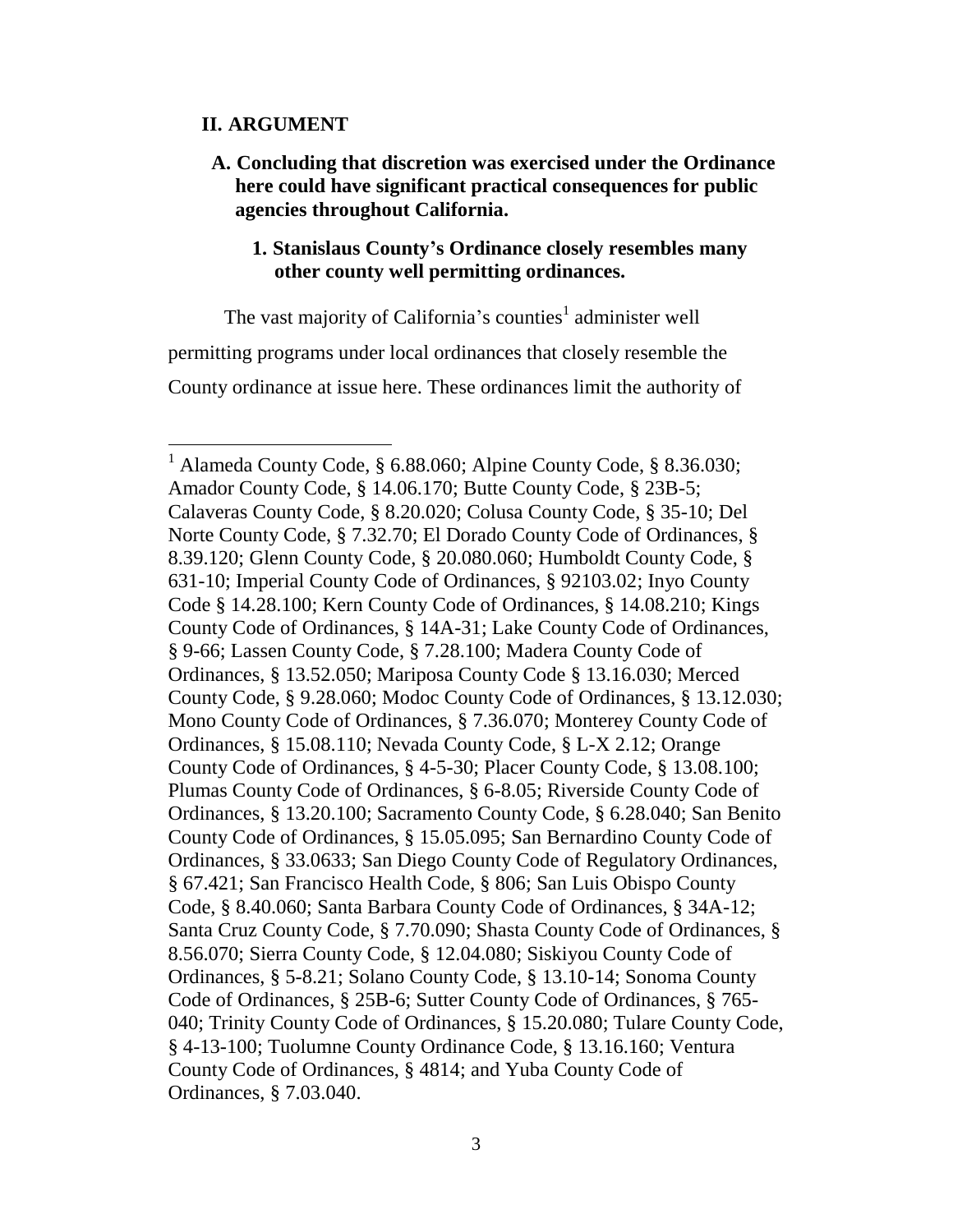local permitting departments to ensuring compliance with detailed technical standards. As in Stanislaus County, many well ordinances incorporate the standards for design, construction, destruction, and location of wells "set forth" in DWR Bulletin 74-81.

Many counties explicitly classify well construction approvals as ministerial in the local implementing procedures that CEQA and the state CEQA Guidelines require local public agencies to adopt. (See, e.g., Placer County Code, § 18.36.010(A)(l3).) And some County well ordinances explicitly require their permitting departments to issue ordinary well construction permits if applicants meet the relevant technical standards and submit all required information. (See, e.g., Santa Barbara County Code, § 34A-6(a) ["If the administrative authority finds the application for a permit requested pursuant to this chapter to contain all the required information and the proposed work is in compliance with all applicable standards as specified in this chapter, the administrative authority *shall* issue a well permit." (emphasis added)].)<sup>2</sup>

These well ordinances are designed to protect the quality of groundwater from pollution or contamination and authorize ordinary well construction as long as the proposed construction meets statewide standards established by DWR or substitute standards developed by the local agencies themselves. If the Court of Appeal's opinion is upheld, there will be no principled basis for distinguishing between Stanislaus County's duty to perform environmental review for ordinary well construction permits and the obligations of all other California local agencies with similar well permitting ordinances. Such a decision could have far reaching impacts to local jurisdictions if this re-interpretation of the functional test is adopted

 $\overline{a}$ 

<sup>2</sup> Alpine County Code, § 8.36.010 et seq.; Kern County Code,§ 14.08.010; Kings County Code, § 14A-22; Solano County Code, § 13.10-13 (a)(6); Trinity County Code§ 15.20.010 et seq.; and Yolo County Code, § 6-8.802.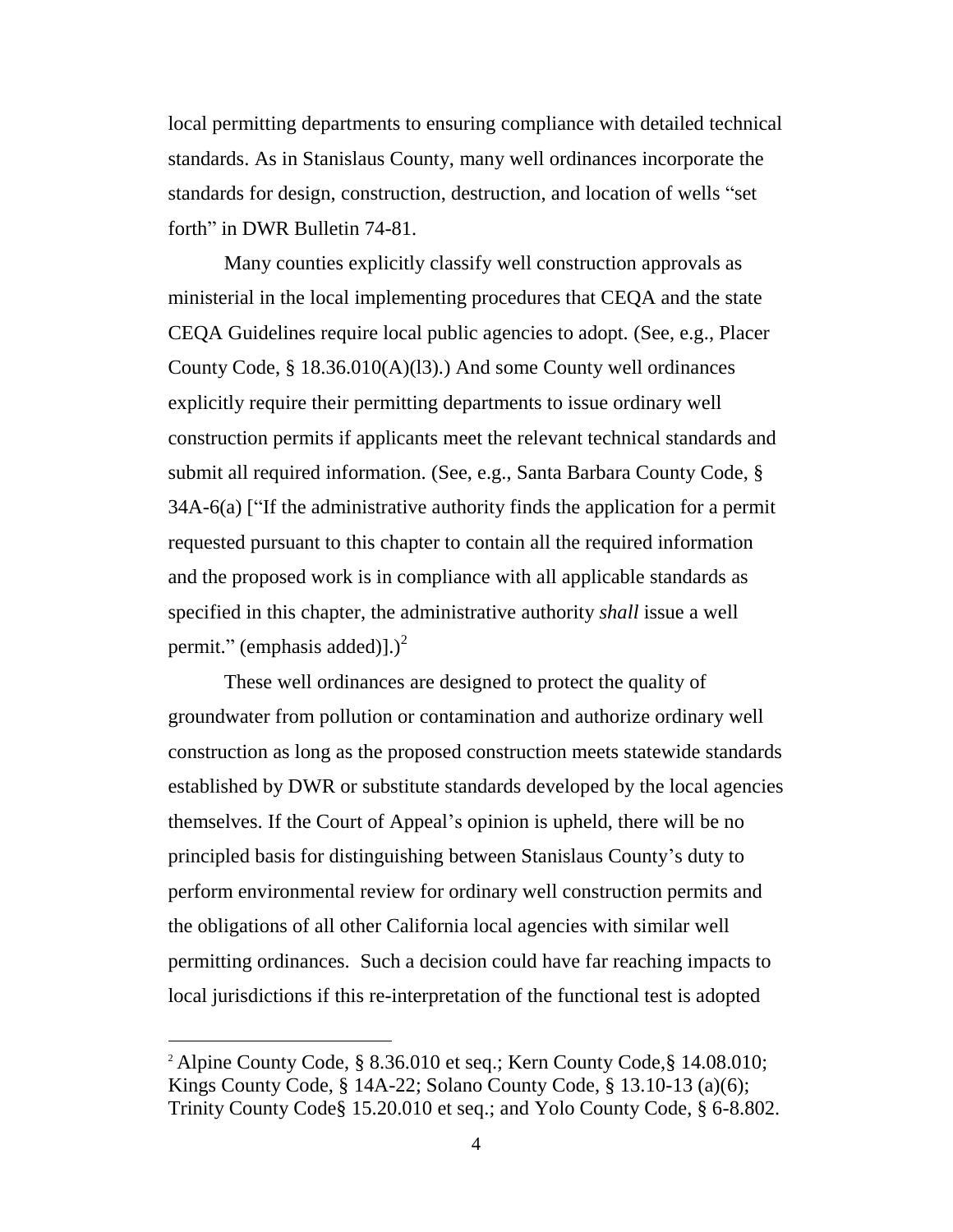by this Court as it determines the discretionary or ministerial characteristics of various local operations.

## <span id="page-10-0"></span>**B. The Court of Appeal's decision requires wasteful environmental review and represents a fundamental reorientation of land use regulation in California.**

Amicus agrees with the County that CEQA only applies where the legal standards applicable to that action give the agency authority to meaningfully alter its environmental consequences. (Opening Br., pp. 26- 30.) Therefore, at the most basic level, the Court of Appeal's conclusion that when an agency lacks authority to impose mitigation measures CEQA still applies, is a fundamental misstatement of the law.<sup>3</sup> Extensive CEQA investigations would serve no purpose where local agencies have granted their permitting departments only limited control over the construction of groundwater wells and have not granted the authority to impose conditions on how water is extracted or used. (See *Sierra Club v. Napa County Bd. of Supervisors* (2012) 205 Cal.App.4th 162, 178 (*Napa County Board*) ["[U]nless a public agency can shape the project in a way that would respond to concerns raised in an environmental impact report, or its functional equivalent, environmental review would be a meaningless exercise."] (quoting *Mountain Lion Found. v. Fish & Game Comm'n* (1997) 16 Cal.4th 105, 117).)

 $\overline{a}$ 

<sup>&</sup>lt;sup>3</sup> The opinion's error is illustrated by the following statement, which incorrectly concludes that CEQA applies at all when an agency lacks authority to impose mitigation measures: "When a lead agency identifies mitigation measures that it lacks legal authority to impose, it may simply make a finding in the environmental document that the measures are legally infeasible." (*Protecting Our Water & Environmental Resources v. Stanislaus County* (Aug. 24, 2018) F073634 [nonpub. op., p. 26].)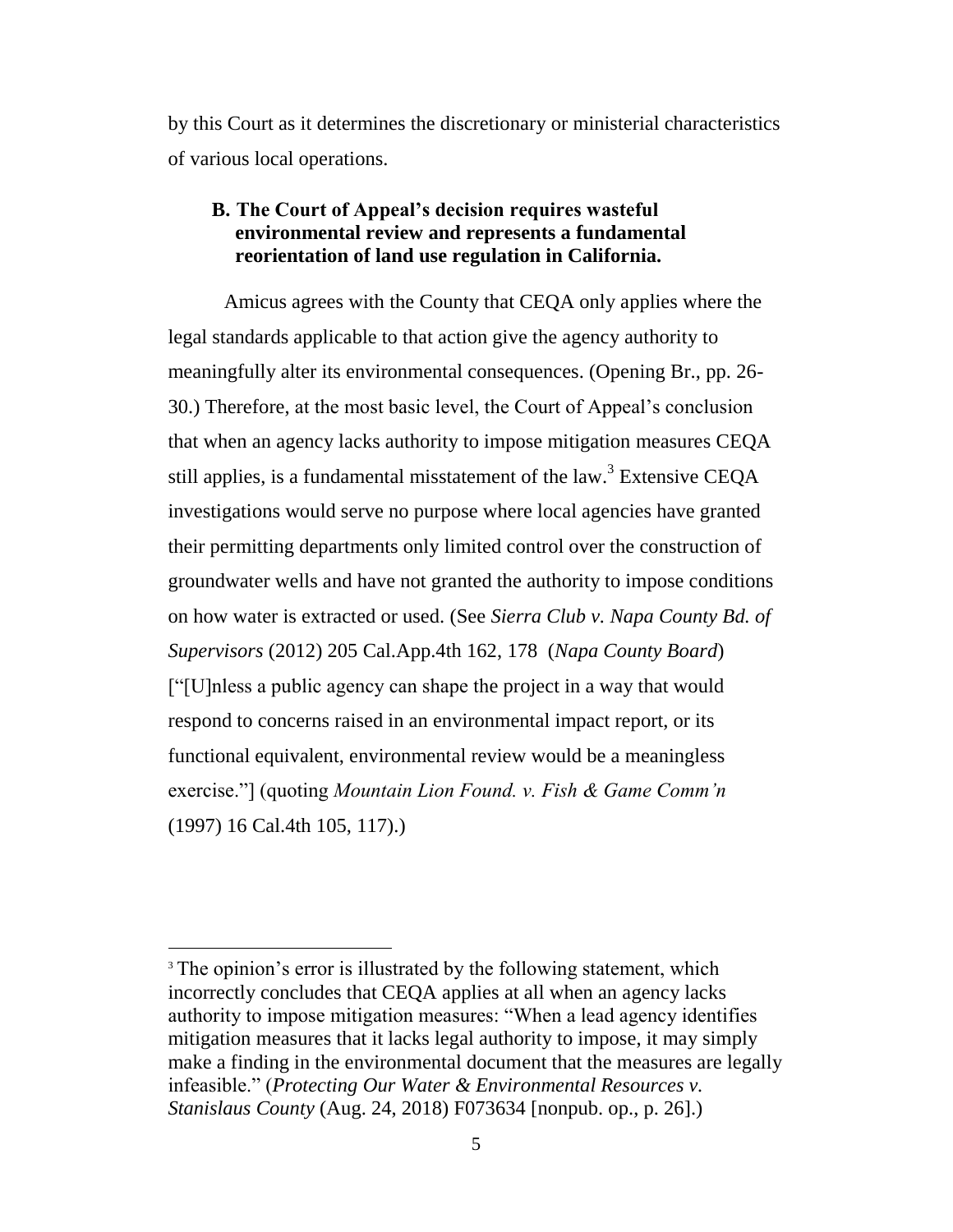## <span id="page-11-0"></span>**1. Counties engage in environmental review at various stages of discretionary decision-making, including general plan amendments, zoning changes, and conditional use permits.**

While there is no meaningful environmental review can occur in the context of a ministerial permit when the agency lacks authority to impose conditions to address environmental harms, the broader framework of CEQA ensures that environmental impacts of projects are assessed at a point in time when the local agency has authority to adopt mitigation measures.

Plaintiffs respond by arguing for what would amount to a fundamental reorientation of land use regulation in California: that local public agencies should be required to either deny a well construction permit or require mitigation of the environmental impacts of any activities supported by that well construction. (See Plaintiffs' Answer Brief, pp.54- 55.) Yet many of the activities supported by groundwater wells, such as irrigated agriculture, are normally undertaken by right under local general plans and zoning ordinances throughout California. As Defendants have clearly established, CEQA itself does not provide agencies any authority to approve, deny, or mitigate the impacts of a project. (Opening Brief, p. 29.) Any such authority must come from other laws that govern a local agency's decision on the project. (See Pub. Res. Code,§ 21004.) In the case of activities such as irrigated agriculture, there may simply be no such source of authority for what Plaintiffs envision.

### **2. CEQA is not the only tool available for addressing concerns about groundwater quality or quantity.**

<span id="page-11-1"></span>The State Legislature recently elected to comprehensively regulate groundwater extractions through the Sustainable Groundwater Management Act (SGMA) for the protection of the state's water resources. (Wat. Code,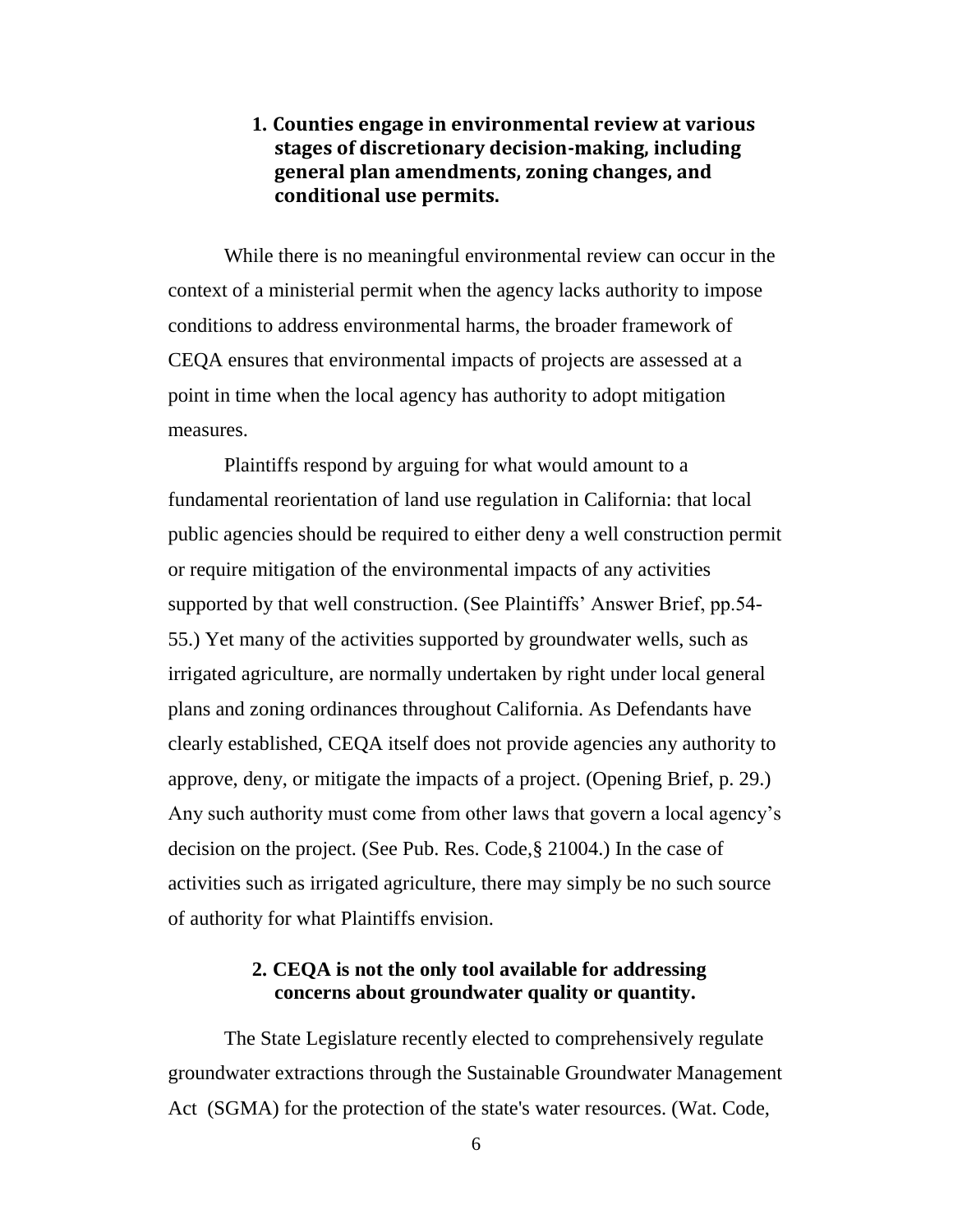§§ 10720 - 10737.8.) In enacting SGMA, the Legislature chose to broadly regulate and protect groundwater resources, including interconnected surface waters. The Legislature expressly delegated "local and regional agencies the authority to sustainably manage groundwater" under SGMA, finding that "[g]roundwater resources are most effectively managed at the **local and regional level**." [emphasis added] (SGMA Legislative Findings,  $\S$  1(a)(6), (b)(1).) SGMA acknowledges the preexisting "authority of [] counties to manage groundwater pursuant to *police power*" within their own jurisdictional boundaries. (SGMA Legislative Findings, §1(b)(5).)

SGMA is a robust regulatory framework that authorizes specific local agencies to manage groundwater sustainably, while providing for direct oversight and authority of specific state agencies to intervene where a basin is not being sustainably managed in compliance with SGMA's requirements. And yet the Legislature preserved the authority of counties issuing those permits without contemplating their ministerial nature; "This section does not authorize a groundwater sustainability agency to issue permits for the construction, modification, or abandonment of groundwater wells, except as authorized by a county with authority to issue those permits." (Wat. Code, § 10726.4 (b).) As the *CalWIN* court noted, "[C]oncerns about groundwater sustainability do not empower the courts to rewrite [county well construction permit ordinances] to hasten [] legislative goals." (*CalWIN, supra,* 25 Cal.App.5th 666 at p. 679.) This is particularly so where local agencies are currently actively engaged in the SGMA process.

- <span id="page-12-0"></span>///
- ///
- 
- ///
- ///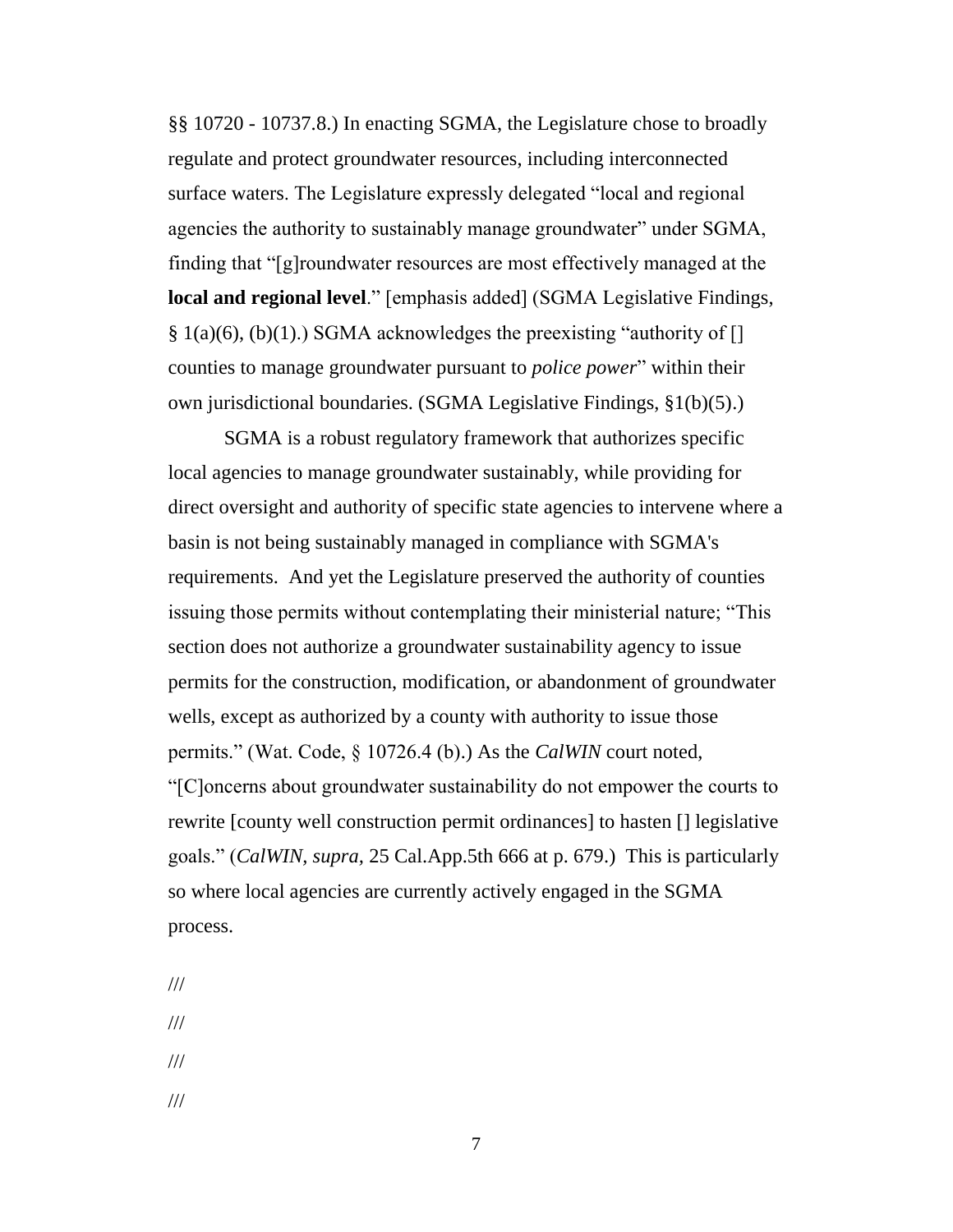## **C. The "functional test" is the well-established, workable legal standard for determining whether a local agency's approval is discretionary, and the County's existing Ordinance must be the basis of this inquiry.**

The functional test described in *Friends of Westwood* and other case law is a workable standard that, properly applied, provides certainty and predictability to local public agencies. (*Friends of Westwood, Inc. v. City of Los Angeles* (1987) 191 Cal.App.3d 259, 272.) CSAC joins, without duplicating, Defendants' argument that the County's well construction ordinance does not give the DER discretion to deny or modify ordinary well construction permits to avoid environmental impacts. The Court's inquiry must focus on the County's authority to exercise discretion when issuing well construction permits under the existing Ordinance.

CSAC acknowledges that California cities and counties are vested with the authority to implement an array of options for regulating construction of water wells and pumping of groundwater. Pursuant to the police power, a city or county may adopt a discretionary well permitting scheme authorizing the agency to approve or deny a well permit based on the results of environmental review. (Cal. Const., art. XI, § 7; *Baldwin v. County of Tehama* (1994) 31 Cal.App.4th 166, 173-174.)

Accordingly, some counties have adopted ordinances regulating groundwater use, and CEQA review is appropriate where local agencies have established these discretionary well permitting programs. For example, some counties have instituted ordinances requiring permits for extraction of groundwater for use outside of county boundaries. (See, e.g., Shasta County Code, § 18.08.030 [requiring permit to export groundwater for use outside county], and § 18.08.050 [contemplating CEQA review for such groundwater export permits].) Others, such as the City and County of San Francisco, explicitly authorize county departments to issue well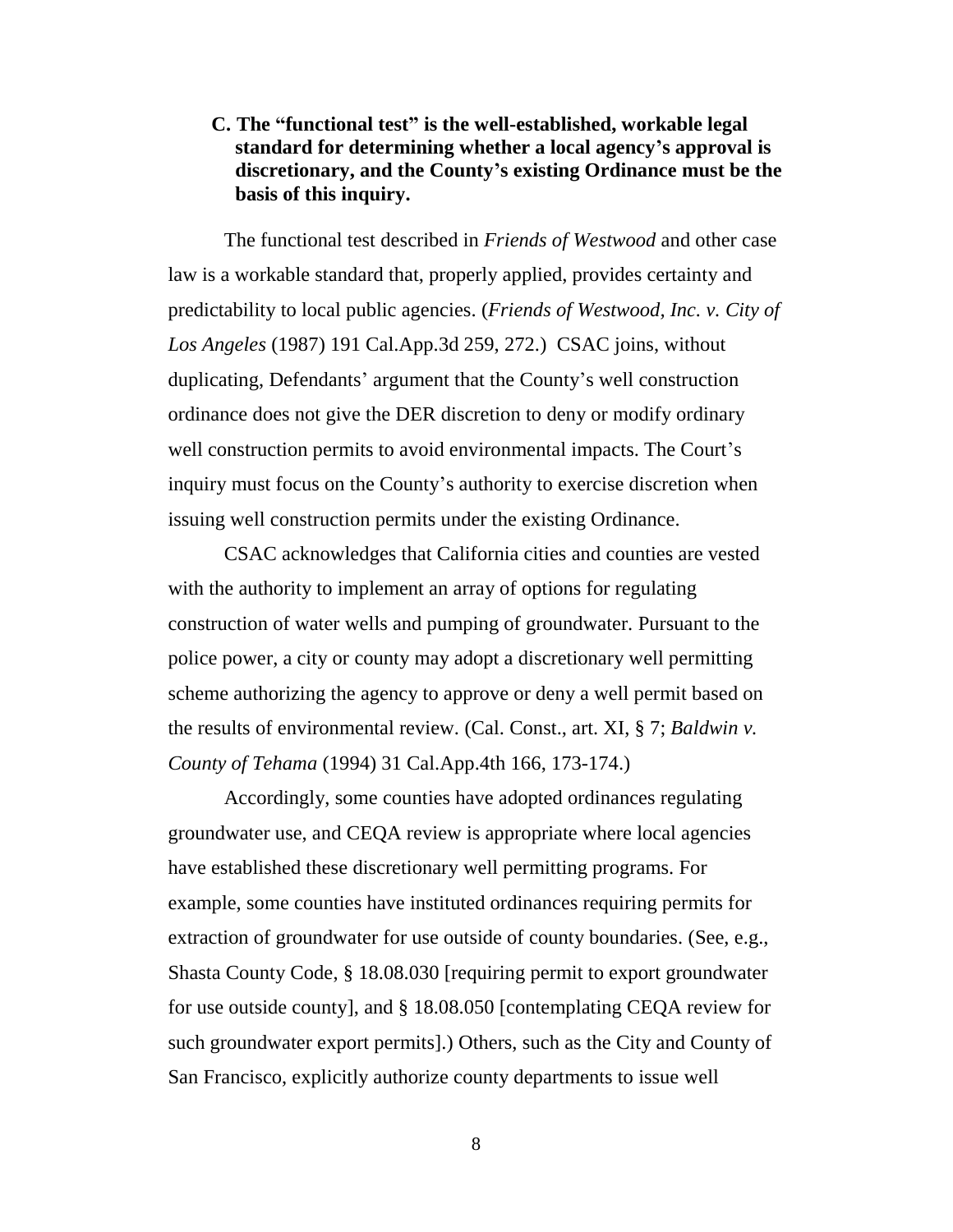permits that restrict or condition the use of groundwater. (San Francisco Health Code, § 805 [requiring CEQA review for new water well permits and requiring applicants to comply with conditions or restrictions on well use imposed as mitigation measures].)

But a county's exercise of its police power in regulating groundwater is entirely voluntary, as in the case of any exercise of the police power. In fact, the CEQA Guidelines envision this sort of variation across local public agencies. (CEQA Guidelines, § 15002, subd. (i)(2).) ["Similar projects may be subject to discretionary controls in one city or county and only ministerial controls in another."].) But the California Constitution does not grant local permitting departments any authority to exercise discretion and control over well construction beyond what is given by their Boards of Supervisors in their well permitting ordinances.

Instead, many local well ordinances grant only limited authority to ensure that wells do not contaminate groundwater, to be judged based on compliance with a host of highly detailed and specific technical standards. Possibilities for adjustments are minimal. Groundwater permitting agencies with such narrow authority cannot effectively implement any lessons of environmental review and should not be required to undertake environmental review where that review could not make a meaningful difference in the agency's decision making.

## <span id="page-14-0"></span>**D. Stanislaus County's determination that a well construction permit approval is ministerial is entitled to considerable deference.**

In arguing that the County is required to undertake CEQA review for all new well construction permits, Plaintiffs also contend that this Court should give no weight to the County's longstanding position on this issue. (Answer Brief, pp. 24-25.) To the contrary, deference is clearly appropriate when a local agency, such as Stanislaus County, consistently applies a

9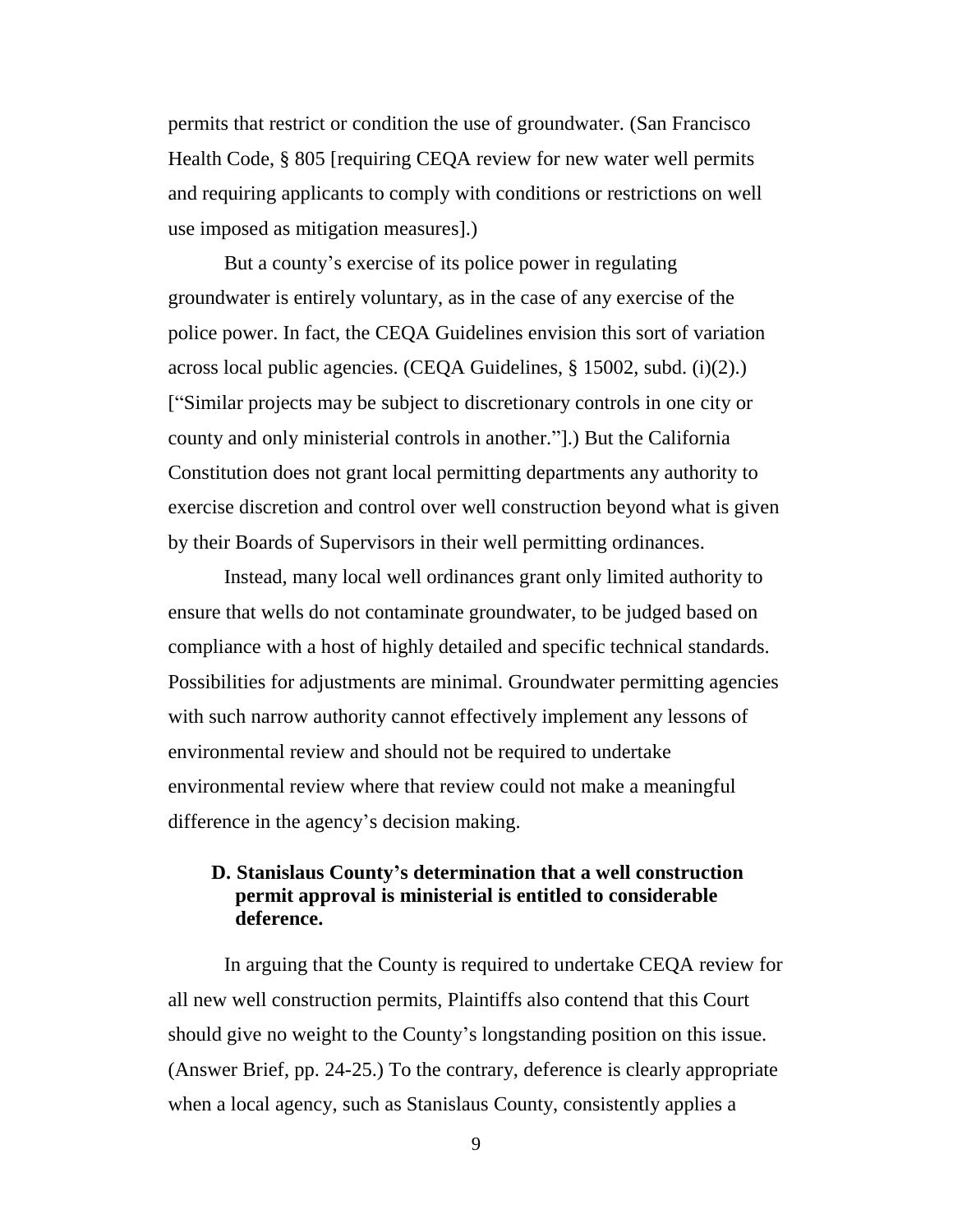reasoned determination of whether its own ordinance grants discretionary authority. The CEQA Guidelines and case law addressing this issue are consistent with the "fundamental rule that interpretation of the meaning and scope of a local ordinance is, in the first instance, committed to the local agency." (*Friends of Davis v. City of Davis* (2000) 83 Cal.App.4th 1004.) The County's interpretation that its ordinance does not grant the discretion to deny or modify ordinary well construction permits to avoid environmental impacts is therefore entitled to "considerable deference" from this Court. (*Gray v. County of Madera* (2008) 167 Cal.App.4th 1099, 1129-30.)

The CEQA Guidelines and case law recognize that "[t]he determination of what is 'ministerial' can most appropriately be made by the particular public agency involved based upon its analysis of its own laws, and each public agency should make such determination either as a part of its implementing regulations or on a case-by-case basis." (CEQA Guidelines, § 15268, subd. (a); see also *Friends of Davis, supra,* 83 Cal.App.4th 1004 at p. 1015; *Napa County Board*, *supra,* 205 Cal.App.4th at p. 178; *Sierra Club v. County of Sonoma* (2017) 11 Cal.App.5th 11, 23- 24.) Plaintiffs' scant acknowledgment of this important legal principle does not dismiss the issue. This Court has held that "courts should afford great weight to the Guidelines except when a provision is clearly unauthorized or erroneous under CEQA." (*Laurel Heights Improvement Ass 'n v. Regents of Univ. of California* (1988) 47 Cal.3d 376, 391.) Neither CSAC nor Defendants argue that agencies have absolute power to determine which projects are ministerial, only that the County's determination is entitled to great weight.

The cases that Plaintiffs cite do not suggest otherwise. These cases merely describe a series of factors that a reviewing court may consider when weighing whether judicial deference to an agency's interpretation is

10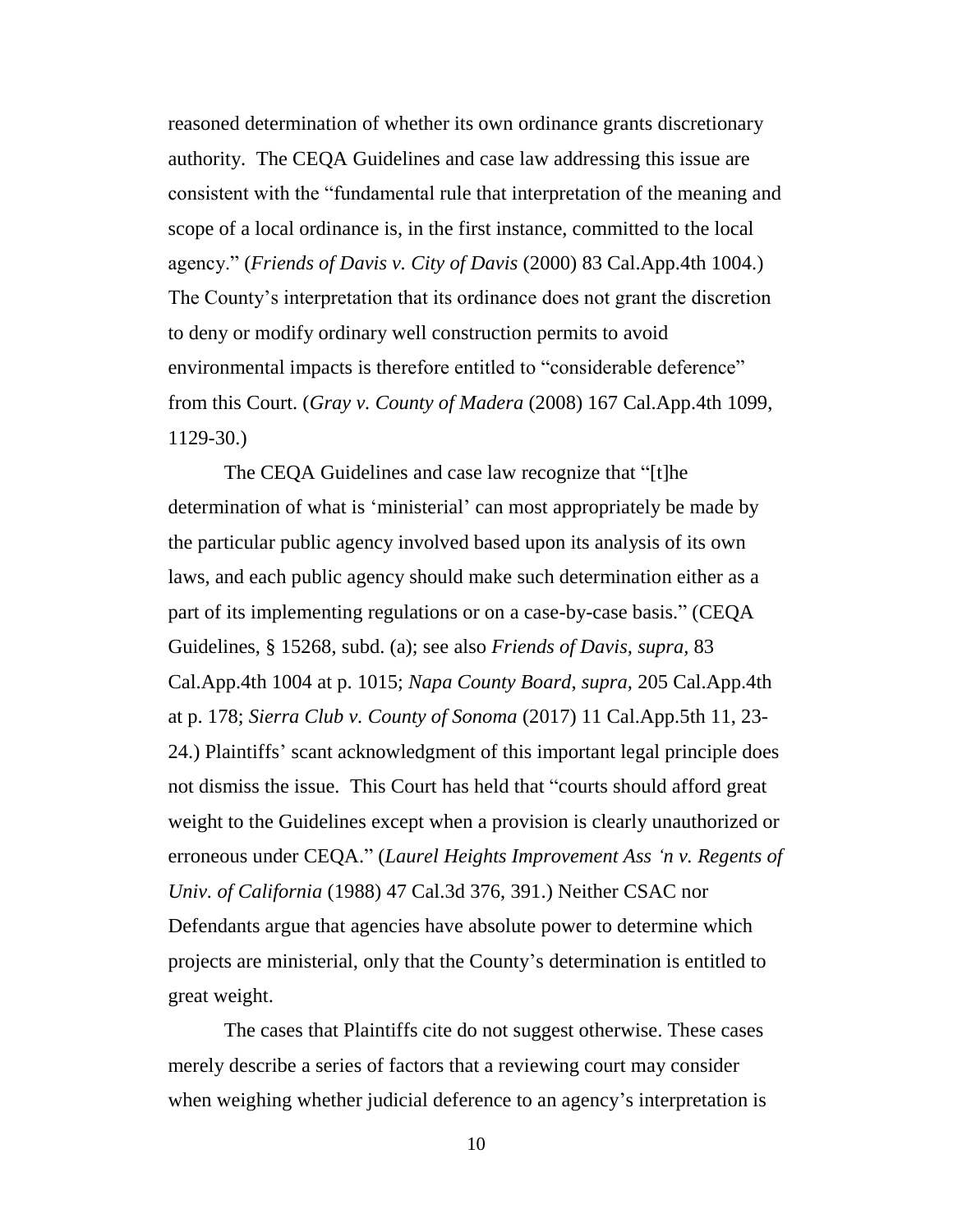appropriate. (See *Yamaha Corp. of America v. State Bd. of Equalization* (*Yamaha*) (1998) 19 Cal.4th 1, 12-13.) The courts in *Friends of Davis*, *Napa County Board*, and *County of Sonoma* saw no need to look beyond the CEQA Guidelines for additional reasons to credit an agency's interpretation. But even if this Court were to engage in a *Yamaha*-style inquiry, the various factors described in that opinion clearly weigh in favor of deference to the County's long-standing interpretation. The County's permitting department is intimately familiar with the well permitting ordinance and possesses the expertise and technical knowledge necessary to understand the practical implications of its interpretation that ordinary well construction permits are subject to ministerial approvals. (See *Yamaha* at p. 12.) The text of the ordinance itself and the County's legislatively adopted CEQA Procedures are also clear indications that senior County officials have carefully considered this interpretation. (See *id*. at p. 13; see also Stanislaus County Code, § 9.36.110; Stanislaus County CEQA Guidelines and Procedures, § 3(B)(5).)<sup>4</sup> And the County has historically and consistently maintained its interpretation since enacting the Ordinance. (See *Yamaha* at p. 13.)

Deference to the County's longstanding, consistent interpretation and application of the Ordinance also promotes certainty and predictability in CEQA litigation, which is important to maintain stability statewide as evidenced by the large number of counties who have well construction permitting schemes substantially similar to Stanislaus'. This Court has noted the potential hardships and disruption imposed by CEQA litigation, and the Legislature's corresponding concern for certainty. (*Berkeley Hillside Preservation v. City of Berkeley* (2015) 60 Cal.4th 1086, 1107-08.)

<sup>4</sup> Available online at:

 $\overline{a}$ 

[http://www.stancounty.com/planning/guidelines/CEQA-Guidelines-](http://www.stancounty.com/planning/guidelines/CEQA-Guidelines-Procedures.pdf)[Procedures.pdf](http://www.stancounty.com/planning/guidelines/CEQA-Guidelines-Procedures.pdf)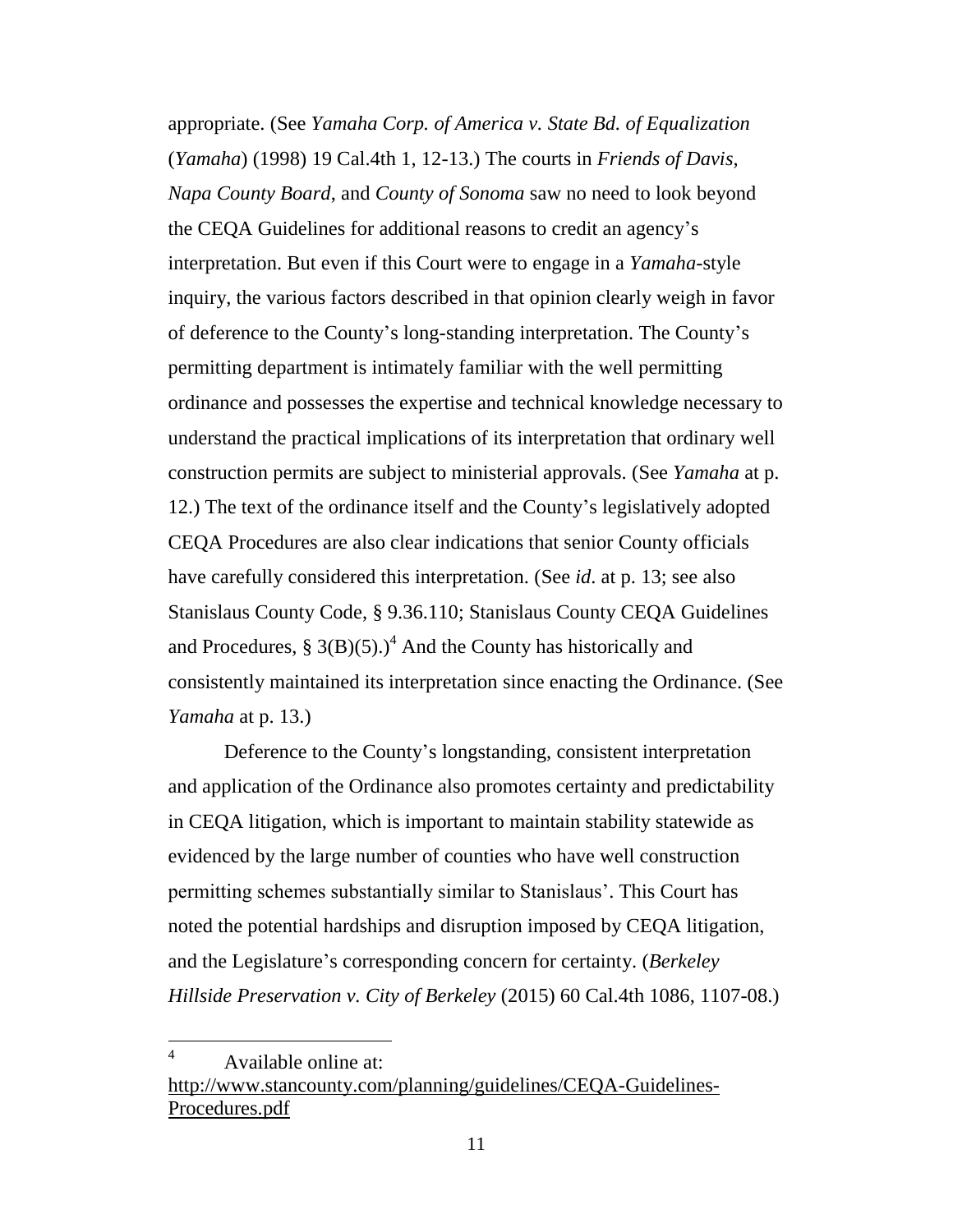By giving deference to the County's long-held position, this Court will encourage local agencies to continue to consistently apply reasoned interpretations of whether their own ordinances grant discretionary authority. A decision for Plaintiffs, on the other hand, could leave many local agencies vulnerable to uncertainty as to the scope of their obligations to undertake environmental review for permit approvals.

### <span id="page-17-0"></span>**III. CONCLUSION**

For the foregoing reasons, CSAC respectfully requests that this Court uphold the trials court's ruling that the County's practice of issuing well construction permits is consistent with CEQA.

Dated: \_\_\_\_\_\_\_\_, 2019 Respectfully submitted,

 $\mathbf{B} \mathbf{y}$ : LAURA E. HIRAHARA (SBN 314767) Attorney for Amicus Curiae California State Association of Counties